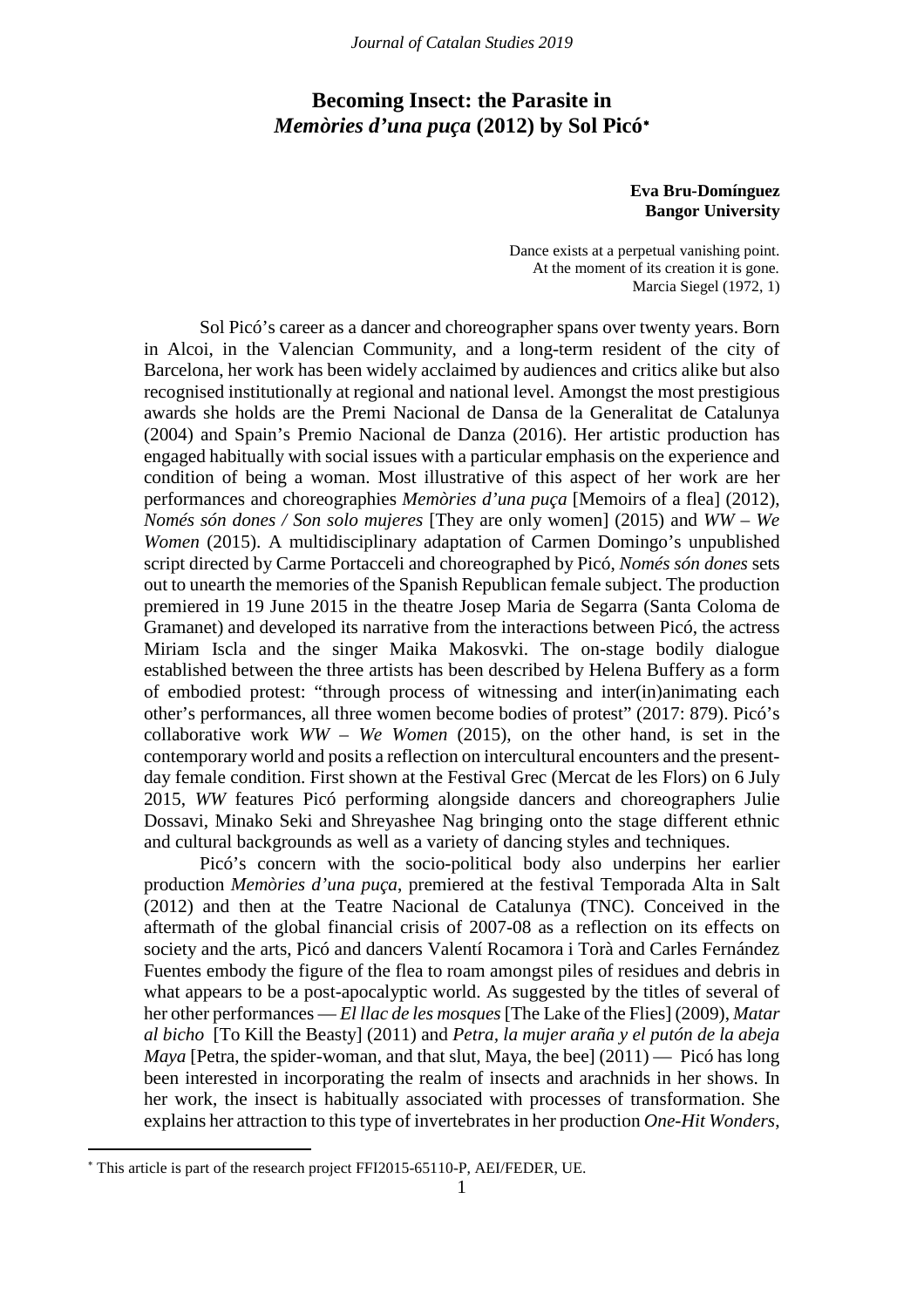premiered at the Mostra d'Alcoi in 2014, where she commemorates twenty years of artistic production by revisiting some of her most iconic pieces ranging from the late 1990s to the early 2010s. In this show she interprets fragments of the performances: *D.V.A. (Dudoso valor artístico,* 1999) [Dubious Artistic Value]; *Bésame el cactus* [Kiss my cactus] (2000), *Paella Mixta* [Mixed Paella] (2004), *El Llac de les mosques* [The flies' lake] (2009) and *Memòries d'una puça* [Memoirs of a flea] (2012). The stage is sparsely furnished with three angular pedestals of different sizes, each plinth being indicative of the different identities that Picó is about to embody. As the spectacle opens, the dancer steps on top of one of the props and begins to flutter her hands and arms vigorously. No music accompanies her frantic motion; in fact, the only perceptible sounds are the ones generated by her rapid gestures, which are evocative of the movement patterns and vibrational noises made by insects. Picó steps in an out of different types of embodiments with ease and her insect-like motions are swiftly replaced by human gestures as she traverses effortlessly the borders between the human and the non-human. In her typically ironic tone the dancer from Alcoi addresses the audience and expresses her ongoing fascination with insects, praising their ability to adapt, mutate and survive in extreme environments, but also noting their rather ephemeral condition: "flies", she says, "have a twenty-four hour life span. So […] that ever-present fly in your house, it is never the same one" (Picó 2017, my translation).

In this article, I explore the choreographic movements deployed in Picó's *Memòries d'una puça* as embodiments of structural social, political and economic systems through the figure of the parasite. Informed by the work of dance scholars Ann Cooper Albright (1997), Rudi Laermans (2015) and Jennifer Roche (2015) as well as Braidotti's posthuman concept of 'becoming insect' (2002), my analysis set out to read Picó's impure and promiscuous practices, her parasitical dancing activities and her embodiment of the insect as symptomatic of the collapse of the modern subject as well as the socio-political organism.

# **1. Theoretical intersections: becoming insect, the parasite, posthumanism, and dance**

In the comment above Picó might appear to be remarking the blatantly obvious, yet her words echo some of the key elements that Rosi Braidotti develops in her Deluezian-inflected post-humanist theory of 'becoming insect'. Transformation, transience, and the subject's relationship with territory and his/her location with respect to "a network of non-human (animal, vegetable, viral) relations" (2002, 122) are central to the philosophical nomadology proposed by Giles Deleuze and Félix Guattari that serves Braidotti to speak about the dissolution of the "boundaries of classical subjectivity" (2002, 118). Taking into account the literary heritage of insects in European literature and their varied cultural coding, Braidotti (148) goes on to note how in present-day cultural production, these creatures are often read as symptomatic of society's fears and anxieties):

insects exacerbate the human power of understanding to the point of implosion. Tiny miniatures, they exercise the same immense sense of estrangement as dinosaurs, dragons or other gigantic monsters. Improbable morphological constructs, they challenge and titillate and are hybrid par excellence. (149)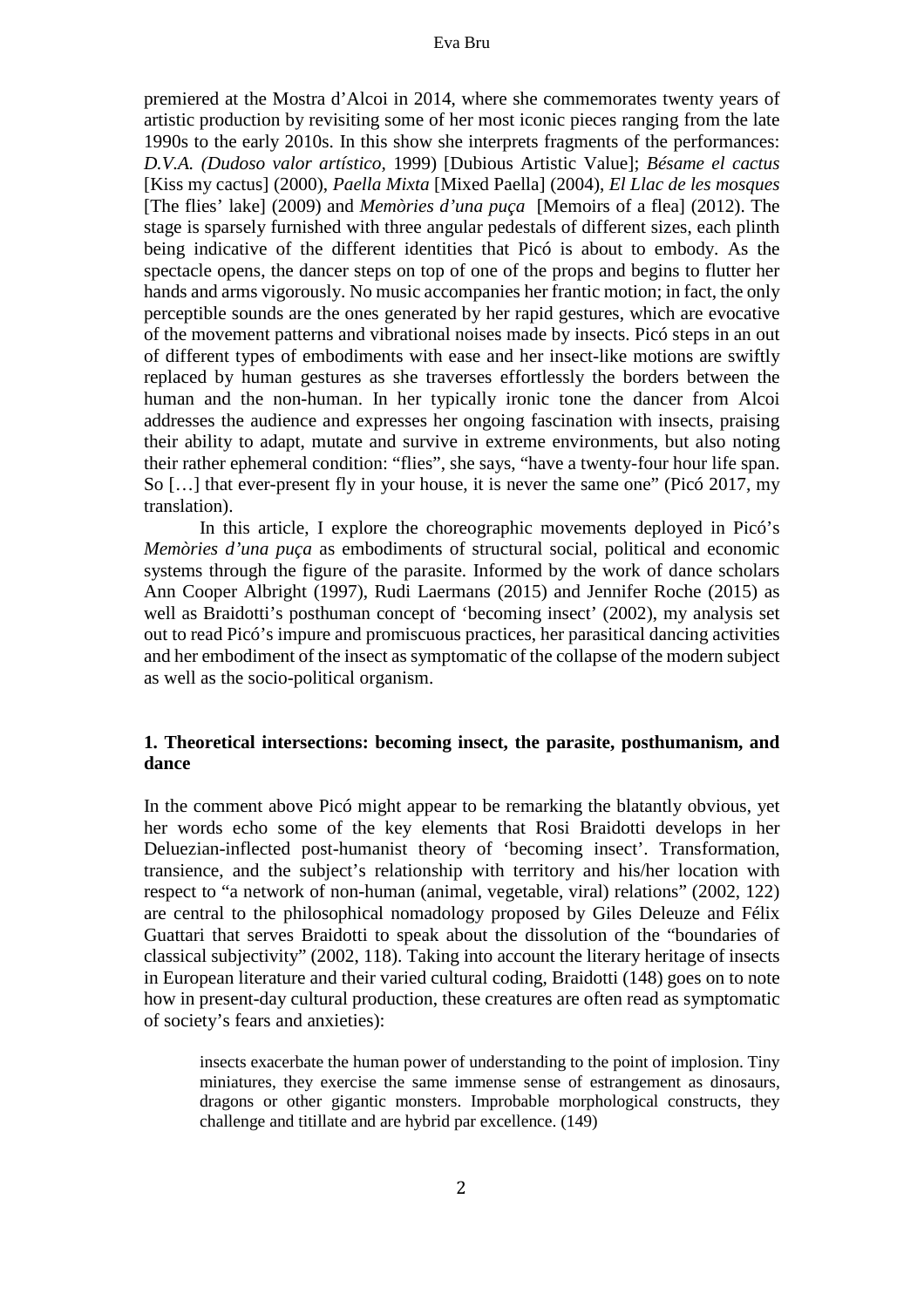Attentive to the crisis of humanism typified by postmodernism's decentring of dominant (masculine) models of subjectivity and basing her argument on Deleuze and Guattari's writings about the 'Body without Organs', described by the philosophers as one that "is not deficient; there is nothing lacking in it except the consent to be a proper organism" (Bruns 2007, 708), the feminist theorist sets out to demonstrate how "the process of becoming may not be sexually undifferentiated as Deleuze and Guattari suggest" (2002, 120).

Braidotti's pointing at the issue of sexual difference in processes of becoming is also relevant to the field of dance studies, insofar as it has been key to theoretical approaches to this still emerging academic discipline. Indeed, as the feminist scholar, dancer and choreographer Ann Cooper Albright notes, "dance — which is arguably one of the most extensive physical and intellectual cultural discourses of (about, on, with, for) the body — has received scant serious attention outside of its own scholarly community" (1997, 2). She observes how academic approaches to dance have traditionally been informed by theories of the 'male gaze', which have explored the ways in which women have been coded as 'objects-to-be-looked at', a concept formulated by Laura Mulvey in her 1975 influential essay "Visual Pleasure and Narrative Cinema". Albright goes on to state that "[m]ost of the readings [of dance] pointed out in gruesome details just how completely women's bodies had been written over (and their own desires written out) by the inevitable repressiveness built into cultural representations of the female body" (1997, xvii-xviii). While she acknowledges the value of spectatorship theory in the analysis of dance, the theorist and practitioner moves beyond this prism to argue that dance, as a moving art form, grants the opportunity to throw into disarray the cultural, political and social structures that regulate and legitimise certain modes of cultural representation, therefore, "embodied experience of dancing can provide a counter (and resistant) discourse to representation of the body *even while* creating those representations" (Albright 1997, 3). As such, dance can be regarded as an art practice that has the potential to feed off dominant culture in order to challenge and disturb the core structures that it reproduces. This aspect of dance can be linked to the figure of the parasite, famously described by Michel Serres (1982) as that which exists in-between a range of bodies, disciplines and structures. Following Serres' notion of the parasite, an organism that often takes the shape of an insect, the dancing body b understood as 'materialised discourse' (Laermans 2015, 54)— offers the possibility to intervene and change any system from within:

The parasite is an exciter. Far from transforming a system, changing its nature, its form, its elements, its relation and its pathways […] It inclines it. It makes the equilibrium of the energetic distribution fluctuate. It dopes it. It irritates it. It inflames it. Often this inclination has no effect. But it can produce gigantic ones by chain reactions or reproduction. […] The parasite intervenes, enters the system as an element of fluctuation. It excites it or incites it; it puts it into motion, or it paralyzes it. (191)

This subversive figure that moves across boundaries with such ease and comfortably settles in established habitats to interfere in and disrupt its core structures offers a useful perspective to analyse the ways in which Picó's dance productions engage with questions of social unease and traverse traditional spaces of (gendered) corporeal materiality, art and dance disciplines, and symbolic representation. However, as Braidotti reminds us, this traversing of spaces requires a connection with the environment, one that is central to the trope of the insect but that is also crucial to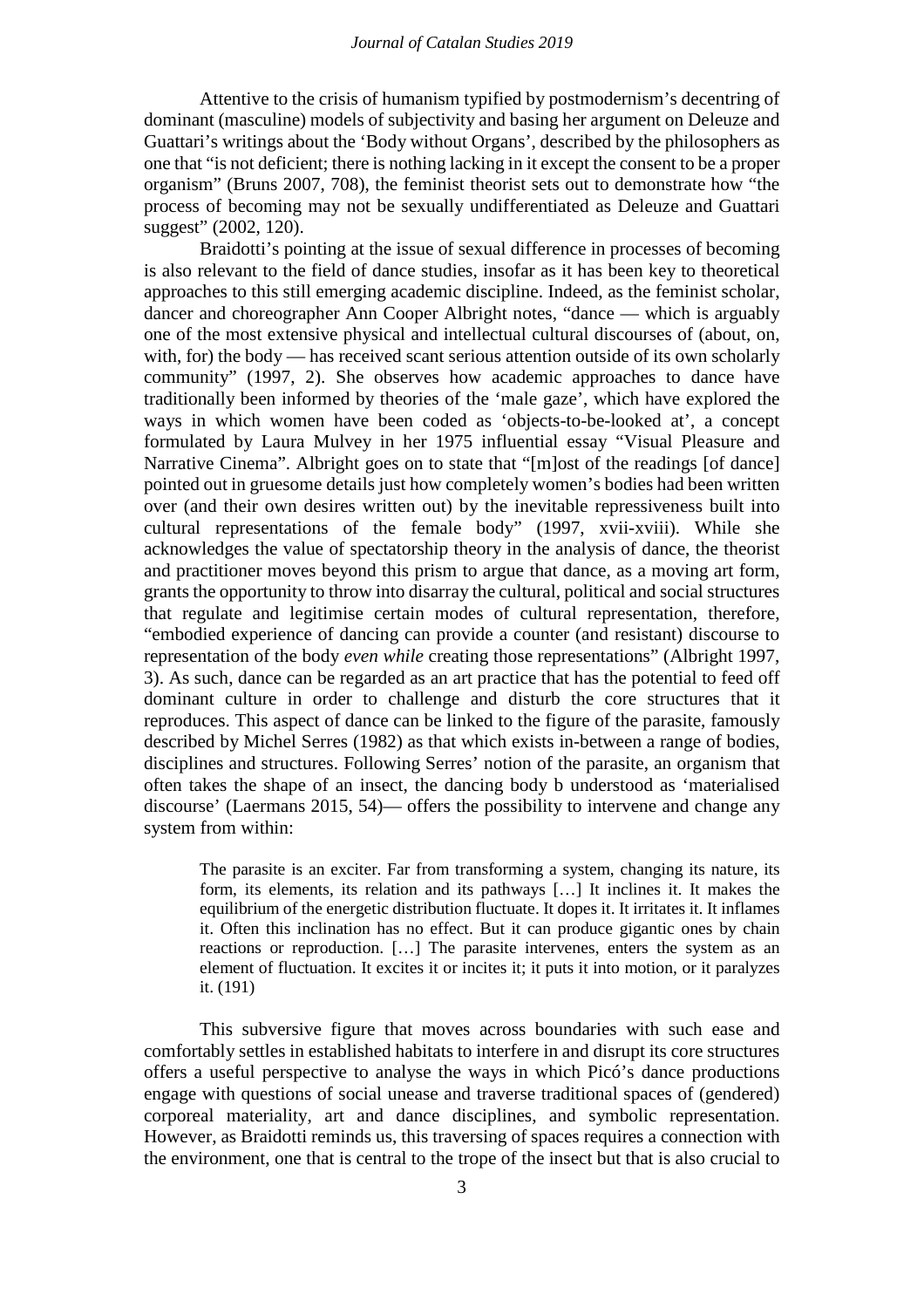the moving body: "[the] embodied subject is shot through with relational linkages of the symbiotic, contaminating/viral kind which interconnect it to a variety of others, starting from the environment or habitat" (2002, 122).

Focusing on the figure of the blood-feeding disrupting parasite, this article explores this relationship with regards to *Memòries d'una puça*. The dance show narrates the story of three fleas that find themselves in a world that has lost its shape. They roam a territory that has almost been wiped out of any social signifiers, holding hands and repeating the same sequence of footsteps. In their wanders the fleas come across a range of objects and products, the remnants of a consumer society (screens, mobile phones, junk food, billboards, old tyres, commercial advertisements and sports radio commentary) and an unkempt dustman who appears to be similarly adrift in this derelict word. The creatures are drawn to these abandoned items, TV advertisements, radio broadcasts and music, mischievously manipulating the discarded goods and mimicking in mockery the voices and gestures of a variety of renown characters from the music and sports industries (rock stars, football players and football commentators) as well as the attitudes and behaviours of the users and audiences of these commercial industries. In their playful embodied parodies their movements become exaggerated, their voices distorted and the laughter they emit echoey. In one occasion, images of their burlesque impersonations are broadcast in black and white on a screen that is placed at the back of the stage, ridiculing in their (re-)interpretations the mechanisms and tools deployed in the advertising and broadcasting industries. With their imitations they construct grotesque reproductions, caricatures, of the behaviours and habits associated with a consumerist society. After each instance of rapturous mockery, the creatures join hands again and reinitiate their core choreographic movements to continue wandering through a devastated environment where only the remnants of consumerism remain visible.

Trained in classical ballet, Spanish dance and contemporary dance, Picó's practice both incorporates and undoes the core elements of each of these traditions. Her work not only trespasses the boundaries of classical dance, but it is also situated at the fringes of many other cultural activities such as theatre, literature, installation and the arts. As Francesc Massip (2012, 159) notes, she belongs to a generation of Catalan practitioners who practice 'dance theatre', a form of performance that integrates elements from a variety of disciplines, ranging from the theatre, the visual arts, Actionism, happenings, performance and body work. This interest in disturbing the borders of disciplines and genres is also echoed in her own dance movements and style, which evince an interest in transgressing the limits of gender, sexuality and the human.

## **2. Insect Becoming and the Moving Body**

In *Moving Together. Theorizing and Making Contemporary Dance*, Laermans reminds us of the cultural, political and gendered structures that are activated by the moving body of the dancer:

Like every human body, the dancer's trained corporeality is not just an organic bundle of flesh and bones but a materialized discourse, a physicality that repeatedly signifies through its actions the alteration undergone from the general potential to move into a structured one. (2015, 54)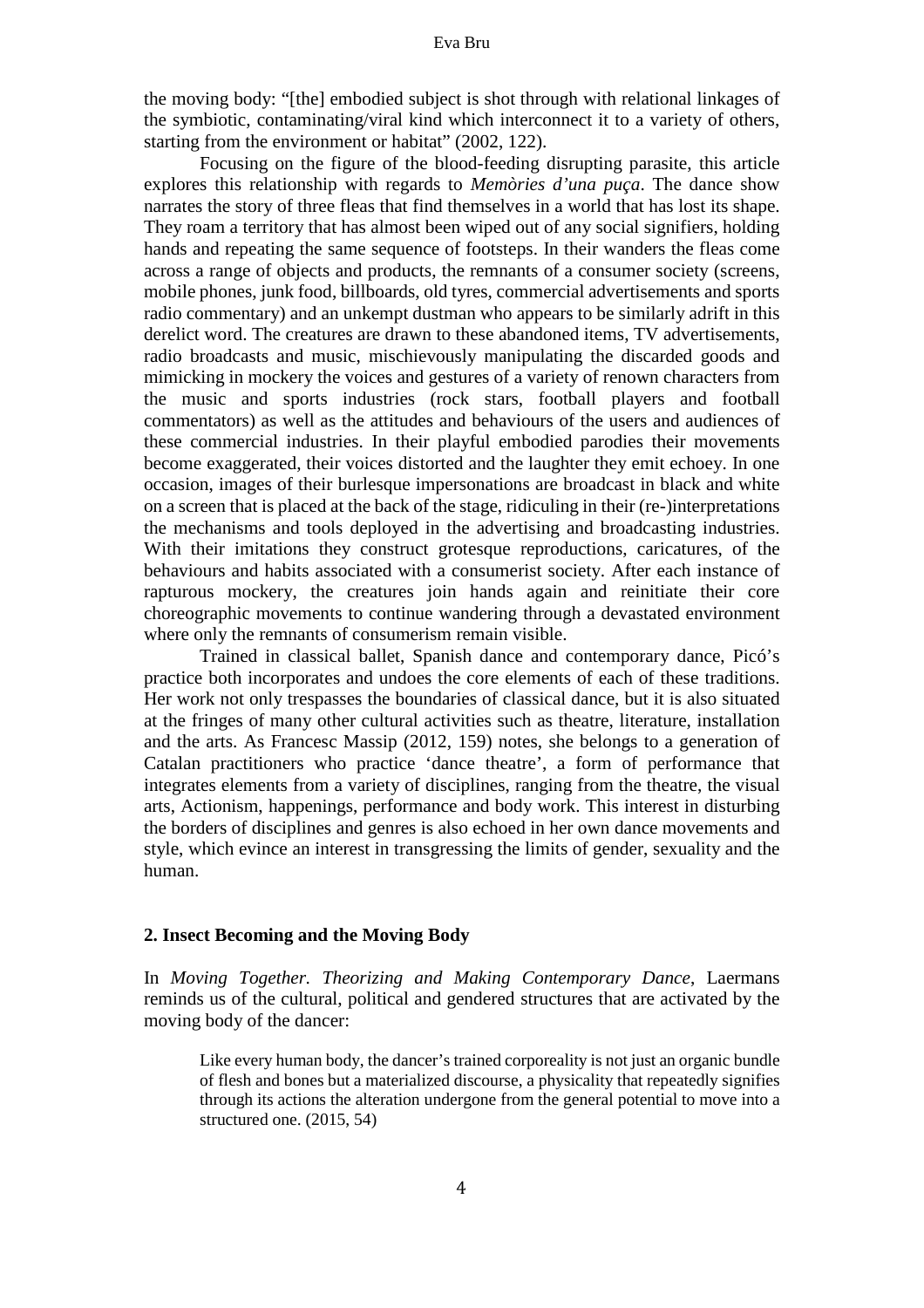#### *Journal of Catalan Studies 2019*

Without a doubt, in Laermans' words one can identify traces of Judith Butler's theory of the performative body, which argues that the iteration of gestures and acts produces the effect of an intelligible and gender-coded material substance. For Butler (1999), gender, political, social and cultural discourses shape the body's surface to the point of rendering these corporealities signifiers of the systems in which they are produced. Following Butler, Laermans observes that the body of a dancer bears the imprints of prescriptive and hegemonic, namely heterosexual, gender narratives. With regards to femininity she notes how "[t]he average female body choreographed by the dominant gender script actively rehearses the many corporeal acts that signify femininity" (106). The culture/body association is also noted by Albright, who argues that what is particular of the dancing body is its condition of being caught in-between body formation. In Butlerian terms, this refers to the iteration and consequent activation of normative notions of corporeality but also to the ideal notions, form, and surface of the performing body, namely, the body as spectacle. In the words of the dance theoretician, corporeality is "[i]nherently unstable, the body is always in a paradoxical process of becoming – and becoming undone" (Albright 1997, 5).

Most theoretical approaches to the configuration of the body written in the last two decades tend to agree on defining corporeality as a material site where nature and culture encounter, in other words, bodies are organic and malleable surfaces that are codified into particular cultural, political and gendered signifiers. The implications of this view in relation to dance are clear, for example, the mannerist artificiality of a dancer who has been trained in classical ballet illustrates this process of dominance and control of matter. As Laermans notes: "Its mechanically moving upright body originates in the early-modern aristocratic culture of the royal courts, which valued the civilized formality of an artificial posture" (2015, 57). Contemporary dance has challenged the polished graciousness, the well-considered steps and the measured pace of a trained ballet dancer and exploited instead the movements that emerge from within the cracks and faults of culture and nature. In this respect, the insect — often a parasite — and always a transgressor of corporeal boundaries and structures, is a useful figure to explore the doing and undoing of cultural identity in the dancing of Picó. In what follows, I argue that Picó's recurring embodiments of the insect can be read as fluctuations between structural systems but also as a means to draw attention to the artificial quality of processes of culturalization. This activation and deactivation of social, cultural and gendered modes of being is best exemplified through the concept of animal-becoming, developed by Braidotti yet originally formulated by Deleuze and Guattari, who state:

To become animal is to participate in movement, to stake out a path of escape in all its positivity, to cross a threshold, to reach a continuum of intensities that are valuable only in themselves, to find a world of pure intensities where all forms come undone, as do all the significations, signifiers, and signifieds, to the benefit of an unformed matter of deterritorialized flux, of nonsignifying signs. (1986, 13)

However, this process of becoming, as Braidotti reminds us, "has nothing to do with imitating the sounds of animals or insects" (2002: 157), since this would simply lead to "mimetic staticity" (157). Alternatively, for the feminist theorist this is a mode of being that "steals and runs" (157), in other words, it is concerned with capturing the essence of the animal, the insect, or the parasite and dislodging it from its constraining socio-political habitat to engage in a process of transformation. In Picó's *Memòries d'una puça*, the dancers bodies unfold in a spatial and temporal continuum and in their embodiments of insects, parasites and exciters, to recall Serres'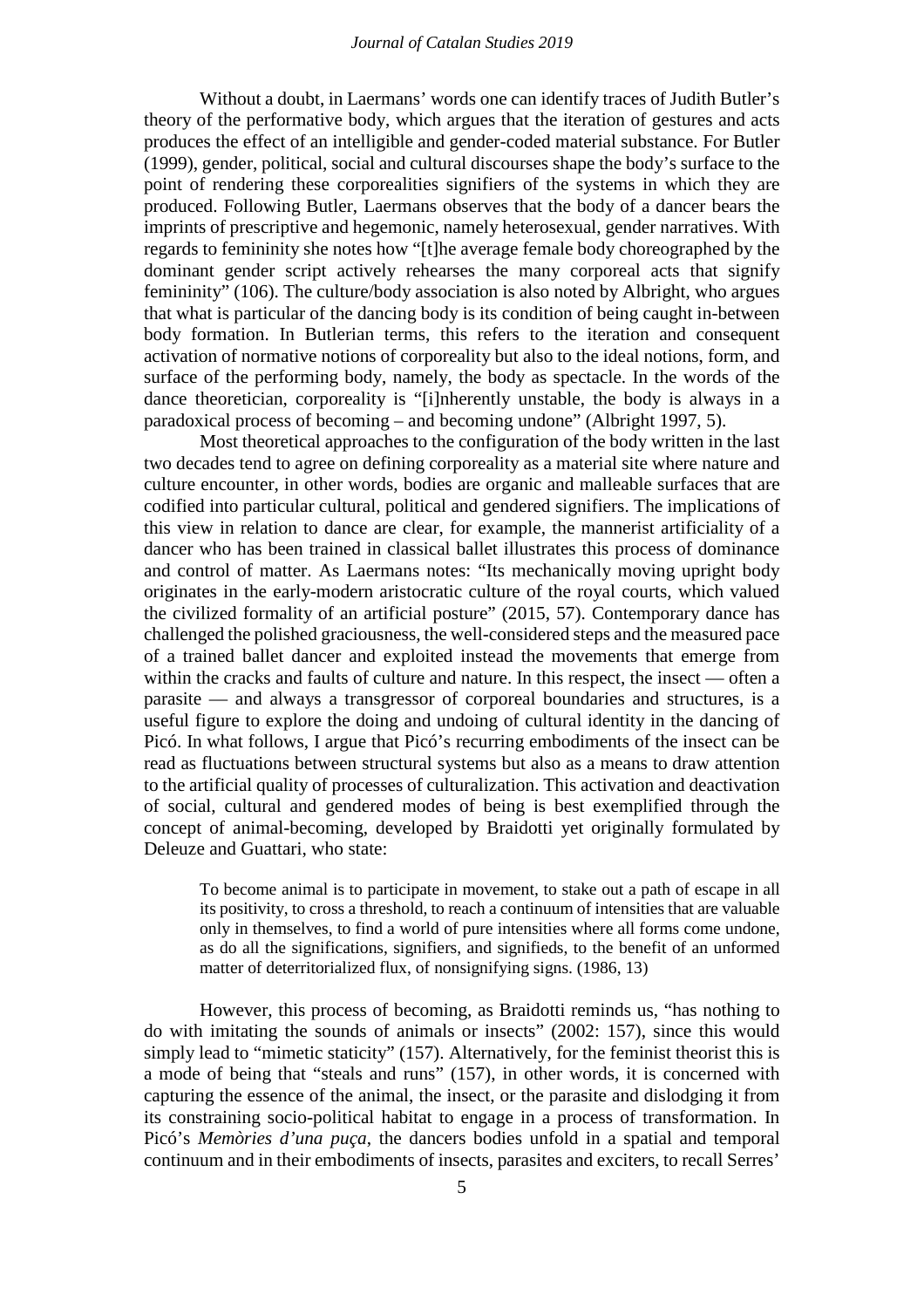concept, they collapse notions of that which is culturally and socially intelligible. The gestures and movements of the dancers activate simultaneously notions of 'high' and 'low' culture, classical and popular ideas of the danceable but they also incorporate elements that are outside the remit of the discipline, merging legitimate and illegitimate dancing and non-dancing traditions. In so doing, they enter in dialogue with a wide range of popular culture and media: music, film, sport, advertising, broadcasting and the fashion and beauty industries. Here, Picó engages in an exercise of cultural and disciplinary cross-contamination and it is the trope of the insect that allows her the traversing of these boundaries. Recalling Braidotti's definition of the animal-becoming notion but also Albright's Butlerian approach to dance studies, in the next section I set out to show how in their doing and redoing of patterned choreographies and their frequent parodic embodiments of consumer lifestyle, the creatures that Picó and her dancing companions incarnate and perform on stage unashamedly *steal* habitual cultural, social and consumer practices to simply to *run* riot and interpret them anew. In *Memòries d'una puça*, this subversive process of transformation takes place in close relation to the habitat as the three main characters roam, explore and become reacquainted with a wounded post-apocalyptic landscape.

### **3. Charting cartographies: re-mapping a wounded geo-cultural terrain**

*Memòries d'una puça* opens with three dim figures standing unsteadily on one leg, their position being suggestive of their readiness to take a first step. Their bodies are in a straight line, facing the audience, and their torsos and heads are somewhat bent over. They tremble slightly as they try to hold their balance slowly alternating the leg on which they stand. With the stage still in semi-darkness the song *Over the Rainbow*, written for the 1939 classic fantasy film *The Wizard of Oz* and famously interpreted by Judy Garland, starts playing*.* In the background, the shadow of an Osborne bull is projected onto a wavering and ragged white curtain. The bull's black silhouette refers to the massive metal-frame billboards advertising the Osborne wine cellar's brandy that peppered many Spanish hilltops and roadsides during the years of the Franco dictatorship (1939-75). These giant figures crystallised the regime's notion of a virile, traditional and single-party nation and were also an indicator of the economic prosperity following the harsh post-war period that signalled the beginning of the age of consumerism. This symbol of masculinity and Spanishness still remains deeply embedded in the nation's consciousness and despite having been removed from most of its topography, the silhouette of the bull continues to find its way into present-day consumer goods, like t-shirts, mugs and key rings, as well as national symbols such as the Spanish flag. In *Memòries d'una puça,* this emblem of Francoism's idea of a unified socio-political and geographical nation about to crash into smithereens. Just below the ruins of this powerful animal, the three fragile and shabbily dressed creatures continue to stand still in a world devoid of specific cultural and national symbols. Unaware of the collapse of the bull, the figures firmly hold hands in a gesture of union but also of vigilance and preparadness to roam this unwelcoming wasteland. As the soundtrack gradually comes to an end, the three fleas begin to engage in a rather mechanical form of dance, repeating systematically a sequence of movements, accelerating their pace and slowing it down, falling over only to rise to their feet again, the only discernable sound being that of their footsteps. Suddenly, the stage is filled with empty cans and the opening tune is played again. The figures continue repeating the same choreographic movements yet as their feet come into contact with the piles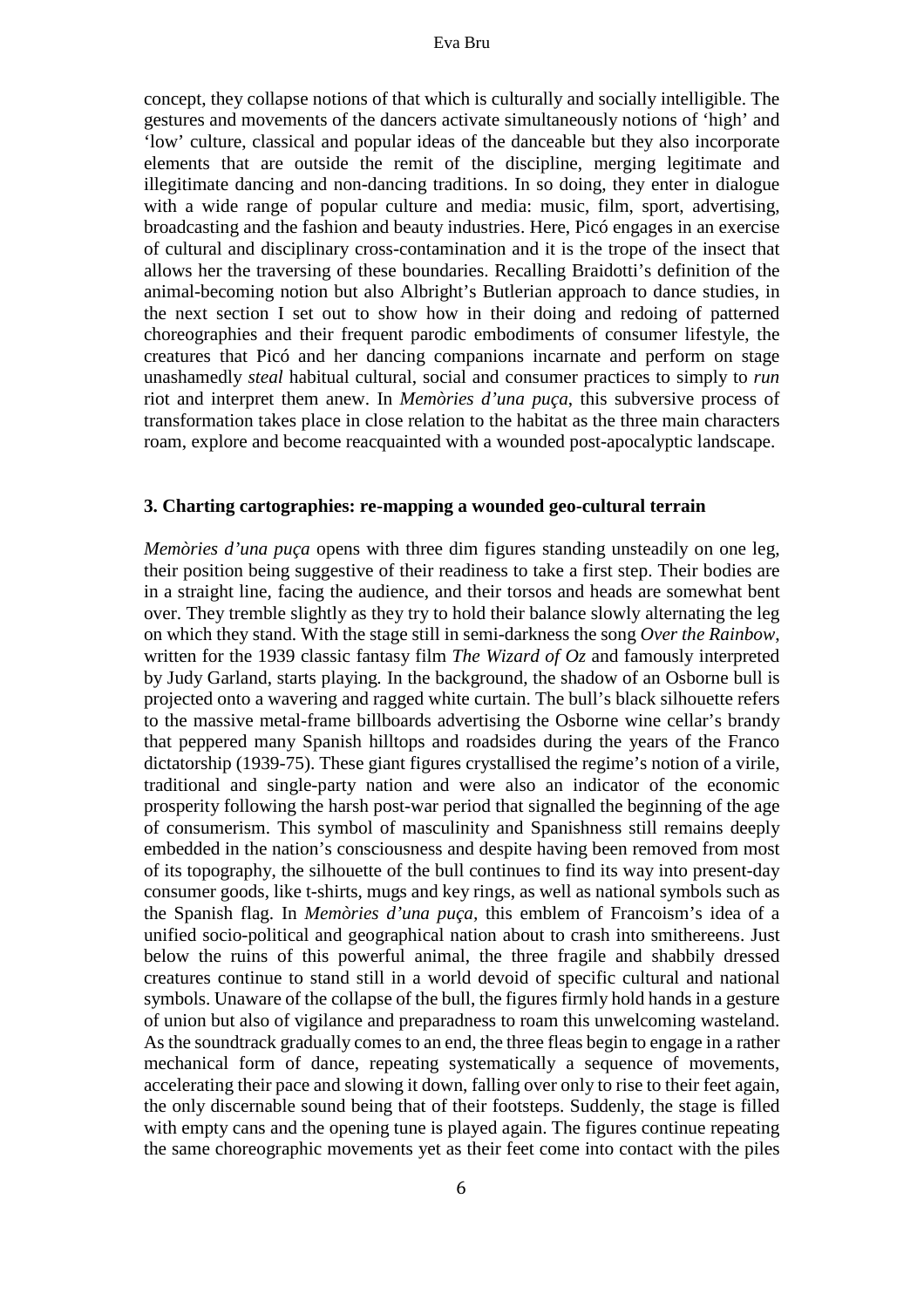#### *Journal of Catalan Studies 2019*

of scattered metal containers they generate a variety of rattling sound effects or noises. Upon observing the dustman using a golf club to hit the discarded cans, the fleas interrupt their routine and begin to run around amongst the rubbish, kicking the cans playfully, revelling in the chaos of the debris only to join hands again and persevere retracing the terrain in their patterned pace. In the course of their journey through this devastated land, this regular sequence of movements will be frequently interspersed by instances of rapturous play, exaggerated dance moves and parodic mimicry of consumer habits and popular culture. There will be many instances when one (or all) of the creatures would fall on the floor and move its legs spasmodically to die and be reborn again.

In *Memòries d'una puça*, the creatures interpret their core choreography with suppleness and ease. Picó and her two male dancing companions hold hands and move in synchrony as they map out a debris-ridden derelict landscape. The charting of a cartography of their new environment through their moving bodies is significant, specially, as it is carried out by the figure of the insect. Braidotti's explanation of the Deleuzian notion of the framing of territory is useful to unpack the animal/movement/territory relationship and its links with post-human modes of being that situate the human in a continuum with the animal:

In order to mark, code, possess or frame their territory, animals produce signals and signs constantly […]. They are immanent to their gestures aimed at coping with needs and environments. In the process of recognising, coding and coping they transcend their sheer animality, joining up with the human in an effort of expressing, inhabiting and protecting their territory. Orienting oneself in a strange territory; finding food and water, let alone a mate, expressing all this so that the others in the collective pack or group can get the idea – that is a model of radical immanence that needs to be revalued. It is non-verbal communication at its best (2002, 133)

In Picó's show, dance — as a form of "non-verbal communication" functions as a means to "mark, code, posses or frame their territory" (133). Laermans reminds us that any form of dance, traditional or contemporary, acts as "a normatively binding symbolic order that incorporates one or more body ideals existing within the surrounding culture, together with their allowances and constraints, their do's and don'ts" (58). Indeed, as Butler has shown, bodily actions are determined by political, cultural and gender discourses. As Albright has stated following Butler's theoretical framework it could be argued that the ephemeral gestures produced by a body, in this case the body of a dancer, can both activate and rewrite notions of its own coded materiality, that is to say, the iterations of the dancing body can assert the ways in which corporeality is inscribed in hegemonic and normalising discourses but they can also allude to or subvert the systems' own prohibitions and taboos.

In the same way as these three parasites inhabit, roam and redraw this chaotic landscape by repeating and reinterpreting the same movements, I have situated Picó's embodiment of the insect in relation to a web of theoretical approaches. In what follows, I will mostly centre my analysis on the dancers performance of core choreographic moves and suggest that in their doings and undoings of these patterned movements they act-out the notion of animal/insect becoming. It is for this reason that I am now turning my attention to critical analysis of choreographic systems and their function in *Memòries d'una puça*.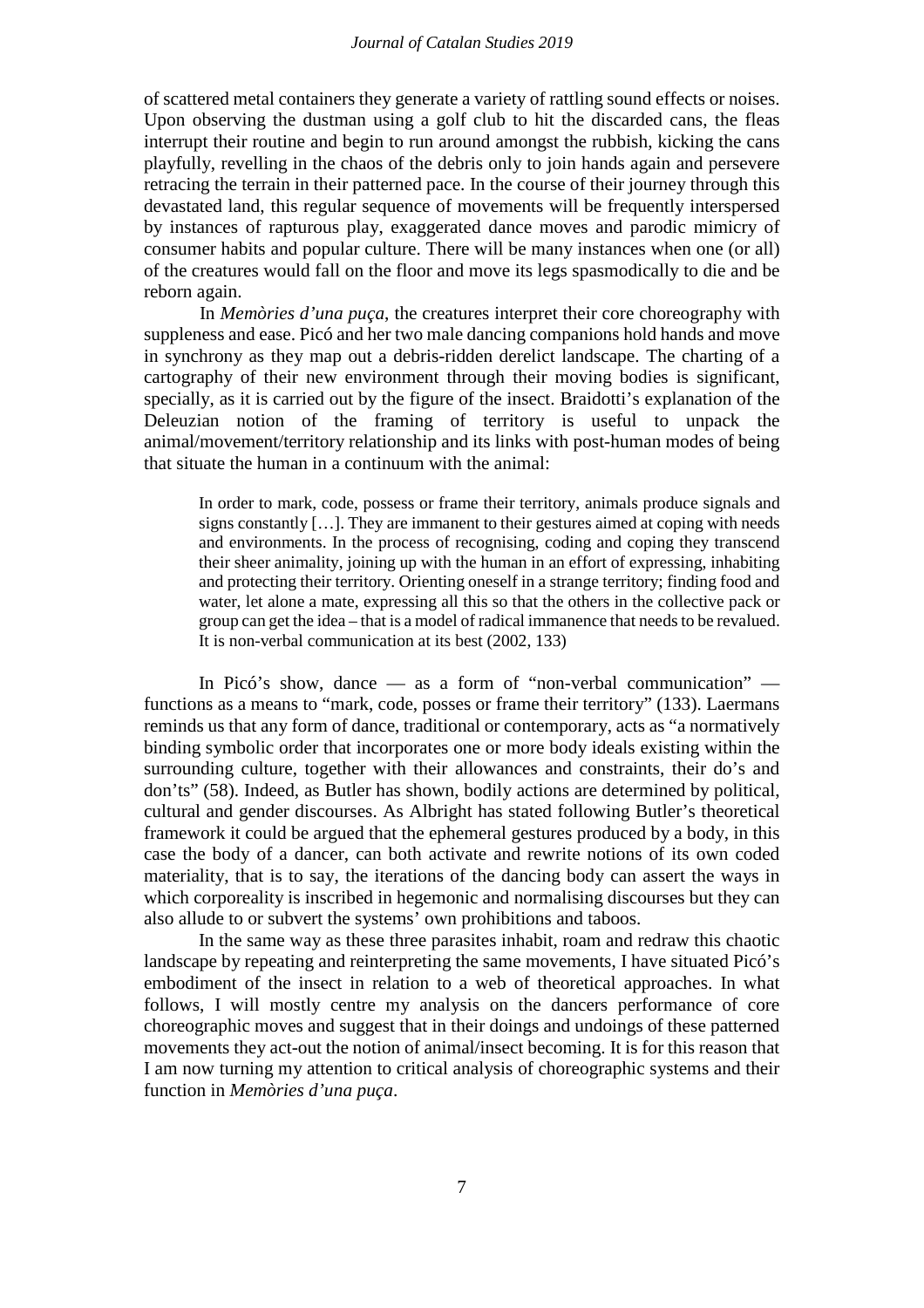# **4. Choreography in context: the temporal and spatial location of the dancing body**

The word choreography has its roots in the Greek *choreia* (dance) and the French *graphie* (writing) and referred originally to the written accounts of dance (Kraut 2010, 38). It was not until the nineteenth and the twentieth centuries that the term began to be used in reference to the writing of sequences of dance movements (38). Highly influenced by the importance granted to the choreographer in traditional European ballet, the development of modern dance in the 1920s and 1930s continued to place a strong emphasis on the formulae of moves and their association with the idiosyncratic style of its creator rather than on the dancer's performance or physical interpretation (38). The role and importance granted to the choreographer as the mastermind behind the dancer's method and technique dates back to the early twentieth century and, more specifically, to Diaghilev's Ballet Russes (1909-29) (Roche 2015, 2). This insistence on and prominence of authorship has imbued the term choreographer with a pervasive sense of privilege (Kraut 2010, 40). Contemporary dance theorists have contested this view and have begun to explore approaches that understand choreography in relational terms. According to the choreographer and creative researcher Carol Brown, choreography materialises, albeit transitorily, at the moment of performance when it emerges as a "matrix of relationships shaped by states of flux between the body and the built, performers and audience, corporeality and virtuality, ephemerality and the seemingly permanent" (2010, 58). In the same vein, Dance Studies scholar, Jennifer Roche, has examined the categorisation of choreography in academic discourse and argued that it has generally been "prioritised as the site of meaning above the materiality of dancers who embody and realise the work" (2015, 2). She explains that choreographic works have traditionally been favoured for their role in the construction of the history of the discipline. Unlike the performing body and the transient quality of dance itself, choreographies, as scripts of moving narratives, are records that can be stored. Drawing on Dianna Taylor's work on the archive and the repertoire, Roche (2- 3) notes the difficulties of acknowledging the dancing body as a site of knowledge: "Dance suffers due to its ephemeral nature; it does not leave a written document behind, but can only enter the archive through video documentation or dance notation" (2). Dancers bodies have been seen to bear the imprints of their choreographers in their technique, posture and presentation but also in the themes and structural patterns deployed during a performance.

In the course of the 1960s, the question of choreography and its effects on the dancer's body began to be challenged by practitioners and choreographers themselves, the influential and innovative work of Merce Cunningham being illustrative of this shift. The dancer and choreographer defended the "destabilisation of authorial intention in his choreography through his use of chance operations in creative decision-making" (4). Cunningham's own practice and views (among others) have endured and have helped refocus the field of dance studies by accounting for corporeality, movement and the senses (5). To date, choreographic systems and techniques still remain under scrutiny because of the ways in which they continue to codify both movement and the body. Theoretical approaches in the 1990s became more inclusive of alternative modes of dance and terms such as "body eclectic" and "hybrid bodies" began to be used to describe the dancing practices that were developing at the periphery of established choreographic systems and styles (Roche 2015, 9). Similarly, these new practitioners were regarded as "art researchers" for the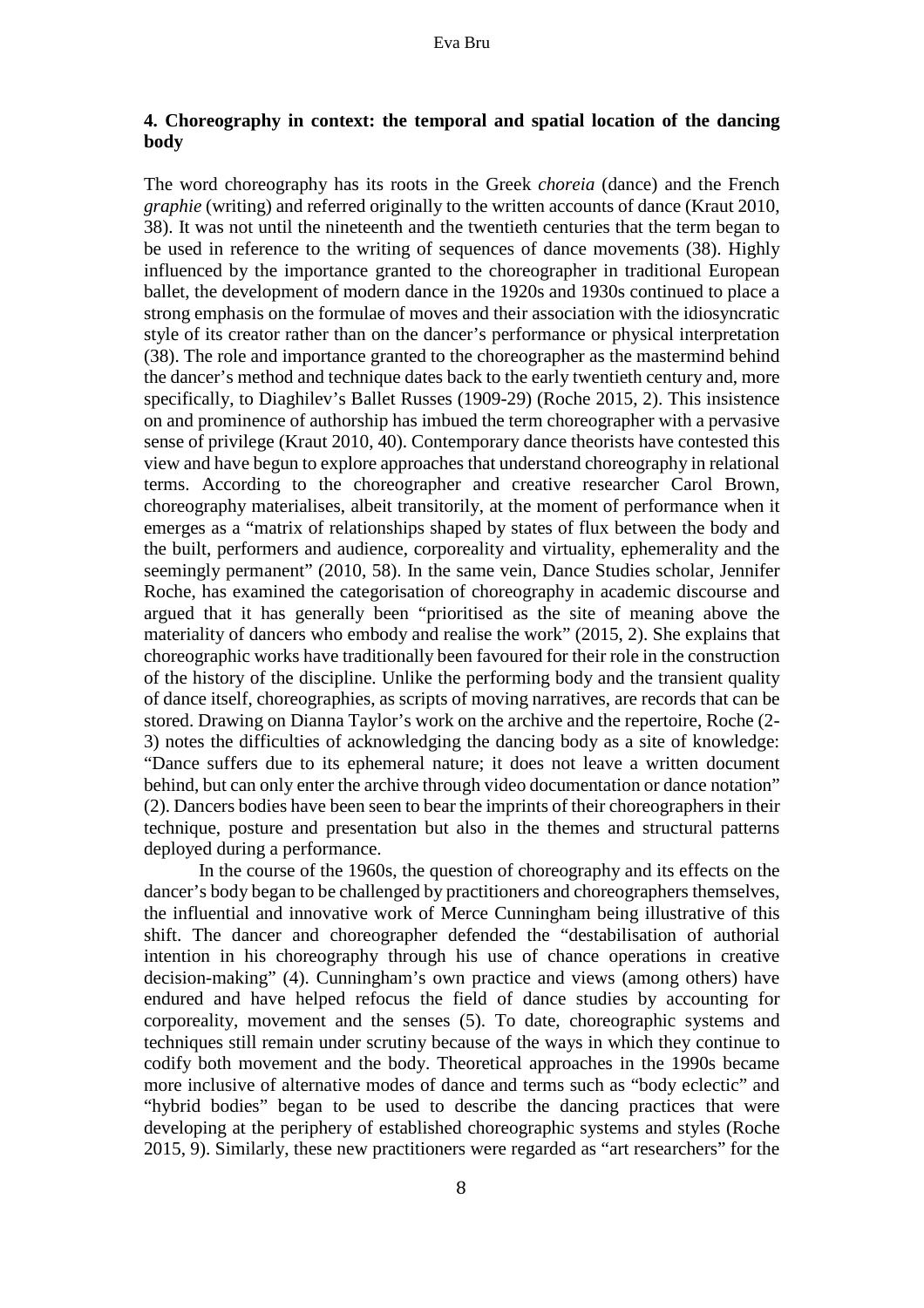#### *Journal of Catalan Studies 2019*

ways in which they developed new moving languages by means of exploring theoretical concepts, the sentient body, its emotions and sensations (9). As Davida indicates (1992 in Roche 2015, 9) "[the] pluralism, present at every level of new dance activity, is creating dialogue between previously separate ideas, styles, medium and milieu. Boundaries are being crossed and hybrid forms emerging" (9). This turn to somatic and sensory experience in dance is characteristic of the noughties performances and academic discourses and part of the process of re-assessing questions of embodiment. Nowadays, while there is a consensus among practitioners and theorists to understand dancing bodies as the effects of "the systems they practice" (Roche 2015, 11), the promiscuous nature of the contemporary dancer, as he or she traverses canonical notions of the danceable, integrates extraneous art forms and embodies multiple shapes it is also acknowledged. Roche proposes to examine how dancers undo the organisational structures that they embody and the multiplicity of selves they inhabit through Deleuze and Guattari's notion of the Body without Organs. This is a form of being that favours the dismantling of the structural principles that arrange bodies into formulaic – "stratified" in Deleuzian terms – and localised notions of identity, it is a body "opposed to the organization of the organs called the organism" (158). For Roche, this state of being "supports an exploration of contemporary dancing practices that rupture the paradigm of the choreographer and dancer as singular and separate molar entities" (2015, 100). Roche's reading of the dancing body through the Body without Organs also echoes Brown's understanding of dance practise and in particular, the ways in which the dancing body engages with space and audiences alike. She notes:

the threshold between inside and outside, interior and exterior is a complex enfolding as we embody, incorporate and extrude spaces, assimilating given places through somatic awareness of interior and exterior spaces and audiences can follow this movement like a Möbius strip; in rotating the undersides of corporeal surfaces; in (dis)embodying narratives of place; in measuring space through sequencing bodily articulations; in mapping body parts to points in space; in extruding lines; in shifting scale; in changing orientations; in hollowing volumes; in inscribing geometries; in drawing spaces; and in spiralling dimensions. (2010, 59)

Brown's description of dance places an emphasis on the ways in which movement enables the opening of the body to space, feeding of its peculiarities and incorporating them. It follows that in the course of this intimate interactions the space that is being mapped out by the dancing body is altered, albeit temporarily, and becomes the locus of embodied experience. The body/space reciprocity that is established through dance is useful to read the dancers choreographic movements in their re-mapping of the terrain in *Memòries d'una puça.* This is a relationship that harks back to Braidotti's explanation of how the animal marks, codes and possesses territory (2002, 133) but also to the feminist theorist's notion of the posthuman, who argues that the relocation of the human body in a continuum with the animal/insect and the landscape is symptomatic of the collapse of notions of classical subjectivity, whereby the *male* subject becomes decentered, displaced.

The perfomance's opening sequence of movements, or choreography, is reenacted at different moments during the show; however, in each of these instances the steps, gestures, rhythms and emphasis are reproduced slightly different. Therefore, each time that the choreography is performed, the dancers generate numerous deviations from what could be termed as the original (normative) script. Each iteration of the 'standard pattern' is injected with a different meaning. Normally, these slight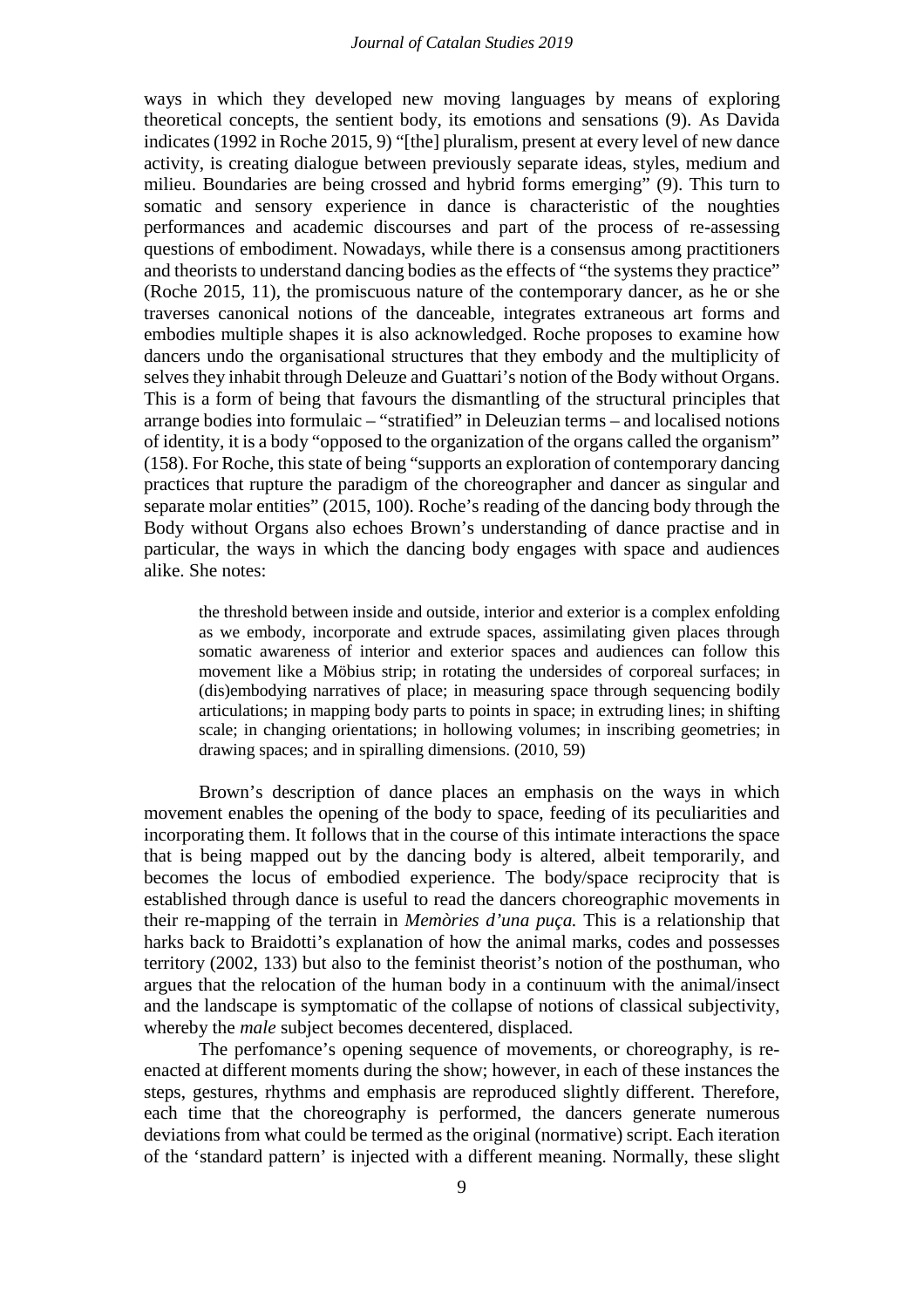mutations occur as the creatures develop new relationships with an environment that is also changing, their movements and patterns are constantly being actualised in an effort to adapt, recover, or even repossess the territory. In this performance, this process of reinscription is also established through music and sound. In the show's opening scene there is certain level of reservedness or restraint, even stiffness, in the bodies and movements of the three characters as they begin their exploration of this desolate place. However, their attitude changes as the environment, and the music, turn more and more chaotic and intense. The stage gradually fills with debris and the creatures begin to interact playfully with all the litter and discarded items that are scattered around the place, shrieking with laughter as they move emphatically to the repetitive soundtrack. They iterate the 'original script of movements' yet their gestures are amplified; they become more extravagant and unconstrained. The initial structure of the choreographic sequence is interspersed with new and lavish movements or deviations of the 'standard choreography'. The three bodies start to revel in the disorder and messiness of the place and, in consequence, the 'master steps' they have been systematically performing loosen up progressively and the opening choreographic narrative becomes more and more diffuse. Their movements are evocative of those of an insect as it moves from one object to another, lured by the intensity and variety of smells, colours and shapes that one could find in any rubbish heap.

In *Memòries d'una puça,* the dancers perform the story of three small and insignificant creatures clinging to life in a derelict and unstructured environment. Picó has spoken about the flea in terms its dependence on other live organisms for its survival and as a metaphor for the crossing over (physical and geographical) boundaries: "Es un parásito que chupa la sangre de los demás y que salta de uno a otro. Y nosotros también chupamos la energía de los otros para aferrarnos a la vida, para impulsarnos hacia adelante, saltando de cuerpo en cuerpo" (Picó in Barranco, 2013) [It is a parasite that sucks the blood of others and jumps from one being to another. We also suck the energy of others to cling to life, to propel ourselves forward, jumping from one body to another]. Most reviews of Picó's *Memòries d'una puça* have, quite rightly, framed her embodiment of the flea as a critique to the 2007-08 global economic crisis and its repercussions for Spanish society, economy and the arts. However, analysis of the dance structure and form in this performance require attention as they physically enact a deconstruction of discourses of power. Choreography read alongside the parasite motif – understood in Serres terms as that which feeds off normative structures to corrupt them  $-$  is useful to situate Picó's *Memòries d'una puça* in a broader critical context which accounts for the critique and transformation of the economic systems and commercial strategies that control, structure and normalise contemporary society, politics and identity.

In *Memòries d'una puça* 'the norm' is symbolised through the traces of traditional notions of dance (classical dance, Spanish and contemporary dance) that are being deployed by the three creatures as they chart out this devastated land. With every movement that they generate as the show develops, the core choreographic sequence is being redrafted, pushed to its own limits. Reading these phenomena through Butler's notion of the performativity of gender (and identity), as dance scholars Laerman and Albright suggest, is useful to understand how this performance redraws dance style categories. Indeed, while Butler's theory focuses primarily on the construction of gender and sexuality, her understanding of bodies as materialised discourses enables us to analyse how *Memòries d'una puça* addresses questions of standardisation of categories of dance, gender, society but also of what it means to be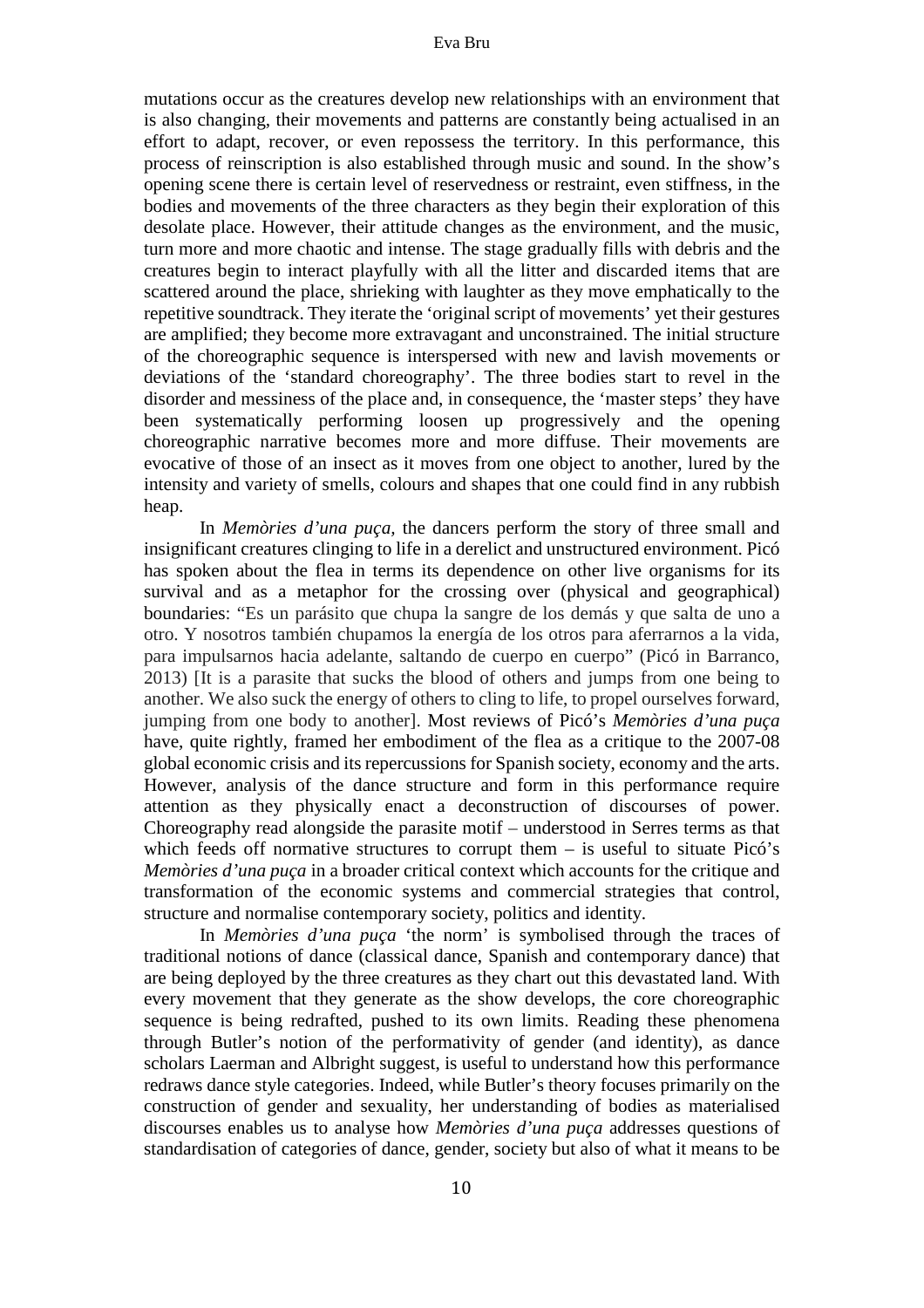human. Before doing so, let's return to her concept of gender performativity, if only briefly. When the feminist philosopher defines gender as "the repeated stylization of the body, a set of repeated acts within a highly rigid regulatory frame that congeal over time to produce the appearance of a substance, of a natural sort of being" (1999: 43- 4), she is interested in demonstrating the effects that normative discourses on gender identity have on the contours of the body. She also reminds us that in this continuous process of signification, bodies not only materialise as affirmations of normative structures but can also foreground the fragility of their own cultural, political and historical groundings.

In *Memòries d'una puça*, with the constant repetition of the same scheme of movements, gestures and actions, which assert corporeally distinct categories of the genre, the dancers produce deviations from the pattern that do not conform to the standards of purity of the discipline itself. More than this, their embodiment of the insect/parasite enables the performers to incorporate and move across identities, spaces, dance categories, and 'high' and 'low' art forms. In their charting out of the terrain, their bodies and the space they trace become undone and reconstituted again in ways that are evocative of Deleuze and Guattari's notion of the Body without Organs, for they not only present a socio-cultural body that has imploded but also a social and geo-political organism that no longer functions under the same organising and normative dynamics. According to Braiditti, the "insect-becoming" quality foregrounds questions of sexual difference. The feminist theorist argues that the insect — as abject and "border-line figure" (2002, 150) — shares many structural elements with the feminine and notes that the recurrence of this motif in contemporary cultural production is indicative of "the decentring of anthropocentrism" (2002, 149). Accordingly, Braidotti, situates the insect at the threshold of the post-human, as a figure that contests the privileged status and location granted to humans in relation to other species (animals and plants) and objects (technical and virtual). This aspect of the insect is key to the narrative structure of Picó's dystopian narrative, insofar as her corporeal exploration of the parasite brings to the fore questions about how bodies, as seemingly coherent materialised discourses, have the power intervene in, colonise and undo the any type of corporeal, social, political and economic structure.

As the performance draws to a close Picó, who is now wearing a swimsuit, dives into the sea. In the meantime, amidst the sounds of the waves that engulf the theatre, the scaffolding that had held the Osborne bull billboard is being knocked down. Significantly, Picó is to find herself inside a bottle, another dispensable object of a society that is based on mass production and consumption. Perhaps, the bottle might function as a protective envelope that will take the parasite to a new environment, yet there is a more sinister reading to this ending, as the flea has become trapped and absorbed by the debris that litters this world and become yet another of its residues, unable to move, dislocated, and most certainly adrift.